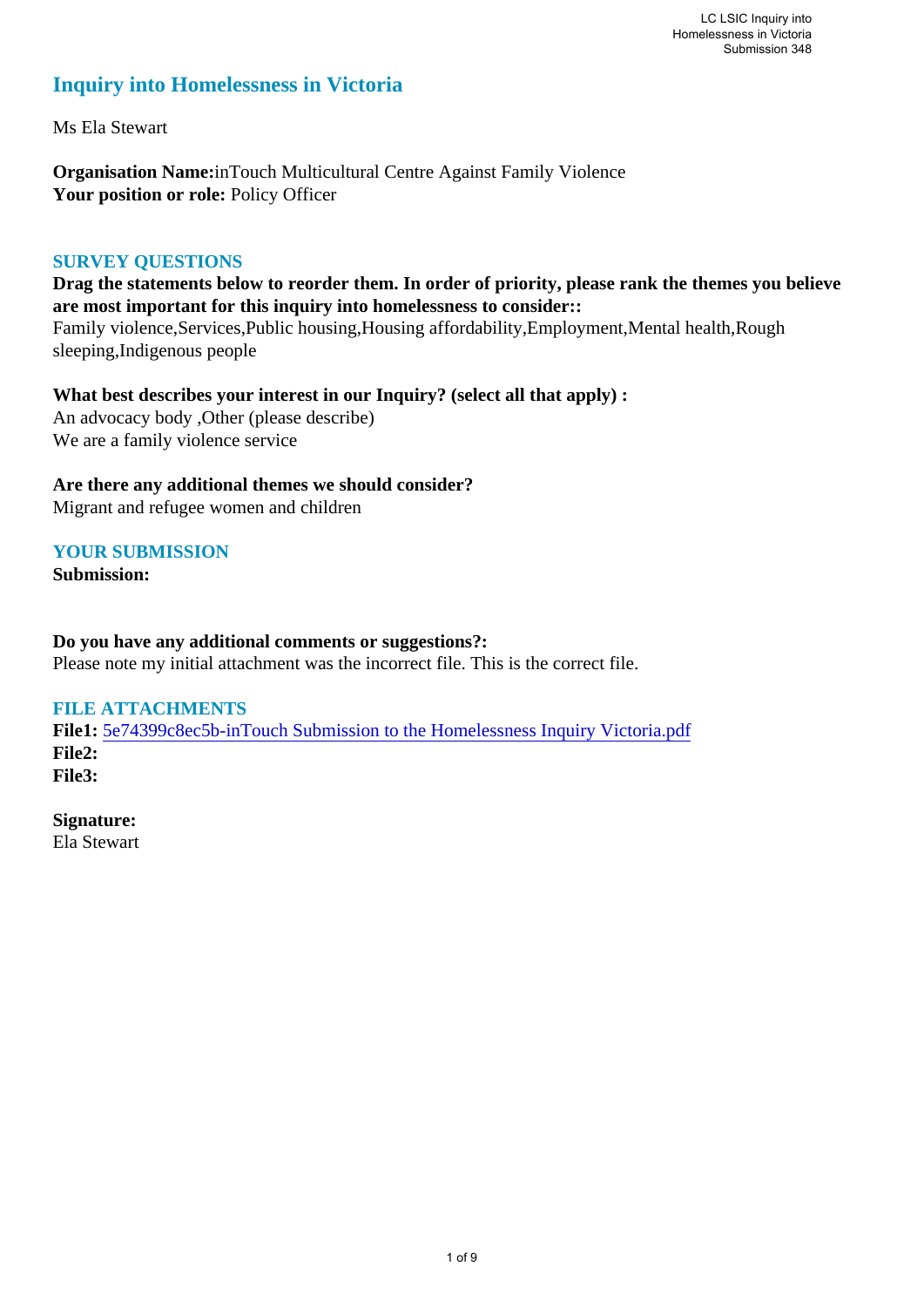# **inlouch**

**Multicultural Centre Against Family Violence** 

*March 2020*

# *Submission to the Inquiry into Homelessness in Victoria*

*According to the Census of 2016, there were approximately 116,000 people who were homeless in Australia.<sup>1</sup> This rate was 4.6 percent higher than the number of homeless people in Australia in 2011.<sup>2</sup>* 

LC LSIC Inquiry into Homelessness in Victoria Submission 348

*Since the 2016 Census, statistics collected and analysed by the Australian Institute of Health and Welfare (AIHW) showed that in the 2018-19 year, 290,300 or 1.2 percent of the Australian population were assisted by Specialist Homelessness Services (SHS).<sup>3</sup> Of the clients who presented at these services, 153,700 were at risk of homelessness, and 112,000 were homeless.<sup>4</sup> An analysis of the characteristics of these clients showed that 60 percent were female, 17 percent were children under the age of 10, 13 percent were young people aged between 10-17, and the*  largest group of adult clients – 18 percent – were aged 25-34 years. $^5$ 

*The AIHW also reports that "116,400 SHS clients experienced family and domestic violence at some point during the reporting period". Of those who experienced family and domestic violence, 76 percent were female. Furthermore:* 

*"Australians known to be at particular risk of homelessness include those who have experienced family and domestic violence, young people, children on care and protection orders, Indigenous Australians, people leaving health or social care arrangements, and Australians aged 55 or older." 6*

*inTouch Multicultural Centre Against Family Violence (inTouch) estimates that approximately 21.7 percent of our clients are in non-conventional, emergency, or transitional housing. This includes those who are staying in crisis or emergency accommodation, staying in boarding or rooming houses, caravan parks, or staying with relatives or friends. This figure has been collated from data collected by intake staff at our organisation using the Special Homelessness Information Platform (SHIP). Anecdotal information from our case managers and legal staff indicates that the number of clients who are homeless is actually much higher than this figure and that this particular reporting mechanism does not adequately reflect the full picture.* 

*6 Ibid.*

 $\overline{a}$ *<sup>1</sup> Australian Bureau of Statistics, 2049.0 – Census of Population and Housing: Estimating homelessness, 2016, Canberra < [https://www.abs.gov.au/ausstats/abs@.nsf/lookup/2049.0Media%20Release12016>](https://www.abs.gov.au/ausstats/abs@.nsf/lookup/2049.0Media%20Release12016) accessed 11 March 2020. <sup>2</sup> Australian Bureau of Statistics, 2049.0 – Census of Population and Housing: Estimating homelessness, 2016, Canberra <*

<sup>&</sup>lt;u>https://www.abs.gov.au/ausstats/abs@.nsf/lookup/2049.0Media%20Release12016</u>> accessed 11 March 2020.<br><sup>3</sup> Australian Institute of Health and Welfare, Homelessness and Homelessness Services, 2019, Canberra, AIHW.

*[<sup>&</sup>lt;https://www.aihw.gov.au/reports/australias-welfare/homelessness-and-homelessness-services>](https://www.aihw.gov.au/reports/australias-welfare/homelessness-and-homelessness-services) accessed 11 March 2020. 4 Ibid.*

*<sup>5</sup> Ibid.*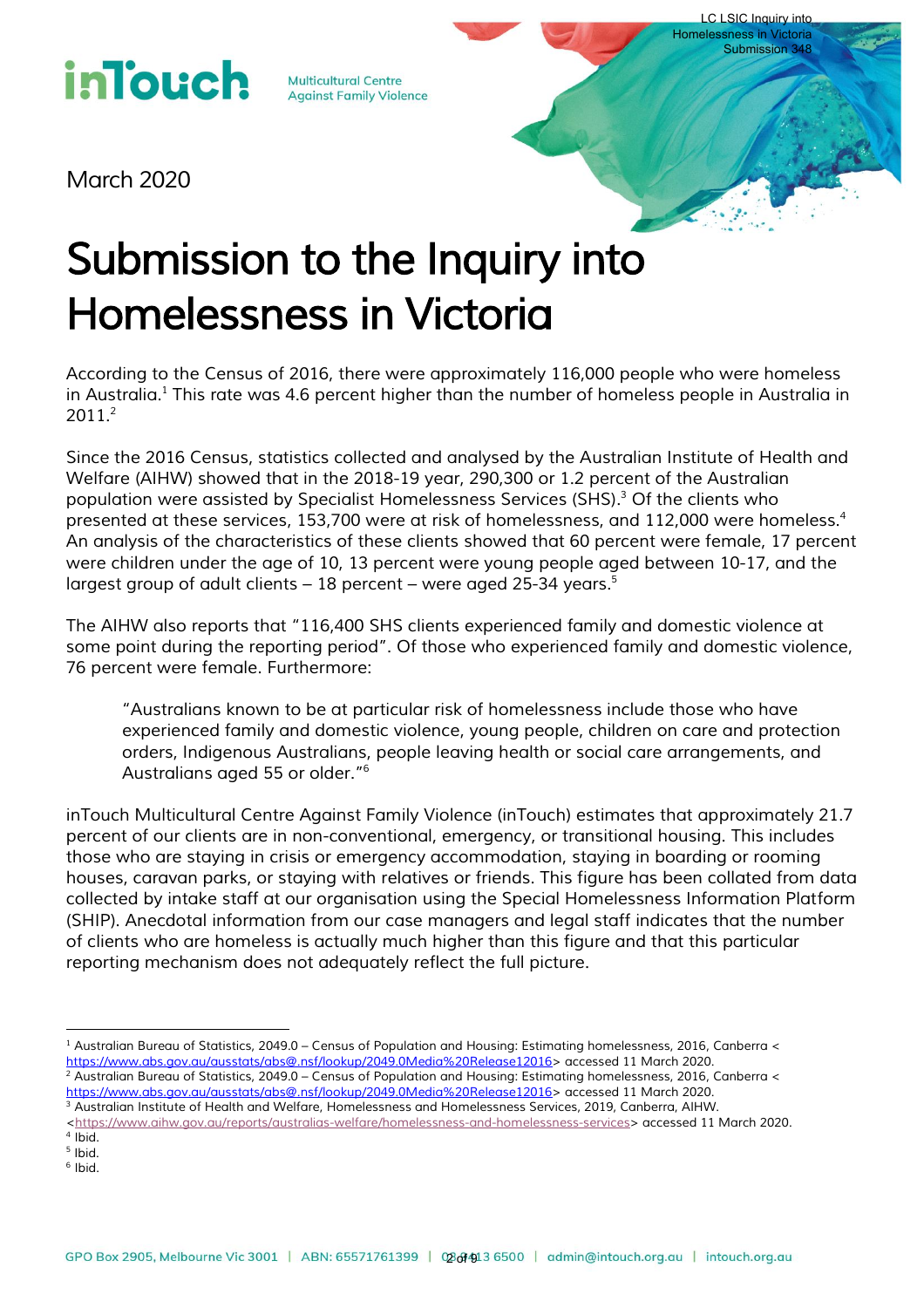In this submission, we would like to highlight the multitude of barriers women from migrant and *refugee communities who experience family violence face when they are at risk of homelessness. Our clients face significant structural barriers as a result of their migration experience, visa status, and low/no income status. These barriers emerge for our clients from the point at which they are*  in crisis, through to post-crisis periods when they are seeking stable, long-term housing. We make *a number of recommendations for consideration:* 

- *1. We echo the calls of our colleagues across the family violence and homelessness sectors*  for increased government funding and resourcing to ensure there is adequate emergency, *medium-term, and long-term housing for people who are homeless or at risk of homelessness.*
- *2. Women and children who are leaving situations of family violence require safety and stability. We believe more fit-for-purpose accommodation that can meet the needs of these clients is crucial.*
- *3. Urgent housing and support services are required for women who are on temporary visas. Many of these clients are ineligible for a range of support services including public health, social security and housing support, making them incredibly vulnerable.*
- *4. Specific and customised housing support and resources for migrant and refugee women experiencing family violence is required. inTouch's inLanguage, inCulture model means that we provide a culturally tailored approach to case management and advocacy for women from migrant and refugee backgrounds experiencing family violence. Offering and expanding programs that are culturally safe and responsive, and offered in different languages would increase the reach and effectiveness of support services.*
- *5. The increased provision of information, services and support in different languages is urgently required.*

# *About inTouch*

*inTouch provides integrated, culturally appropriate services to migrant and refugee communities. Over the past 35 years, we have addressed the specific needs of communities and helped over 18,000 women experiencing family violence. In the 2018–19 financial year, inTouch provided services to 1430 women from 101 different countries, and over 1350 of their children.* 

*We have become a critical piece in Victoria's family violence response system. In 2016, the Royal Commission into Family Violence in Victoria recommended that the government fund inTouch to better support the system in meeting the needs of people from refugee and migrant backgrounds experiencing family violence. As a leading expert with these communities, the reach and impact of inTouch's work has significantly increased.* 

*inTouch works across the family violence continuum, from prevention and early intervention, to crisis intervention, post-crisis support and recovery. Our services and programs include:* 

 *An integrated, culturally responsive model based on inLanguage, inCulture case management. Our 21 case managers are highly diverse, offering direct client services in*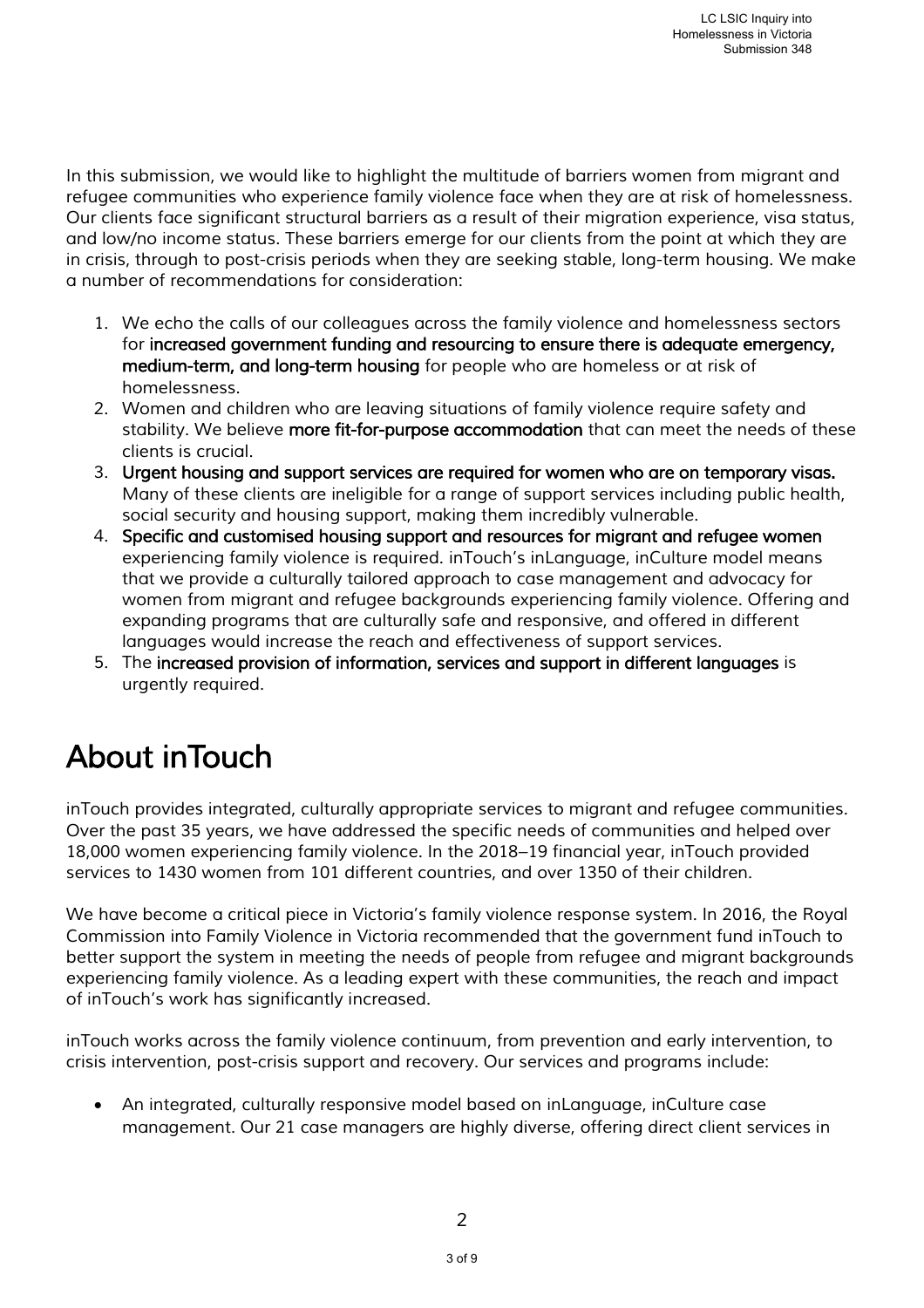*over 25 languages. They have a unique understanding of a client's lived migration experience, cultural influences, and the barriers faced when trying to seek help.* 

- *An in-house accredited community legal centre, the only one of its kind in a specialist family violence service, which provides legal advice, court advocacy and immigration support to inTouch clients.*
- *Capacity building of specialist and non-specialist family violence providers, and community organisations to better deliver support to refugee and migrant women experiencing family violence. This includes a public training calendar.*
- *An early intervention program, Motivation for Change, working directly with men from culturally and linguistically diverse communities who use violence towards their families.*

# *About our clients*

*inTouch is a state-wide service providing case management and legal services to clients across Victoria. Although most of our clients reside in metropolitan municipalities and councils, in 2018- 2019 five percent of our clients were located in rural and regional locations.* 

*Almost half of our clients were aged between 25 and 34 years. Over 70 percent of the clients we assisted in 2018-19 had arrived in Australia from 2010 onwards, and 30 percent of our clients arrived in Australia in the past five years.* 



*Figure 1. inTouch client age groups, 2018-2019* 

*Figure 2. Year of arrival of inTouch clients, 2018-2019* 

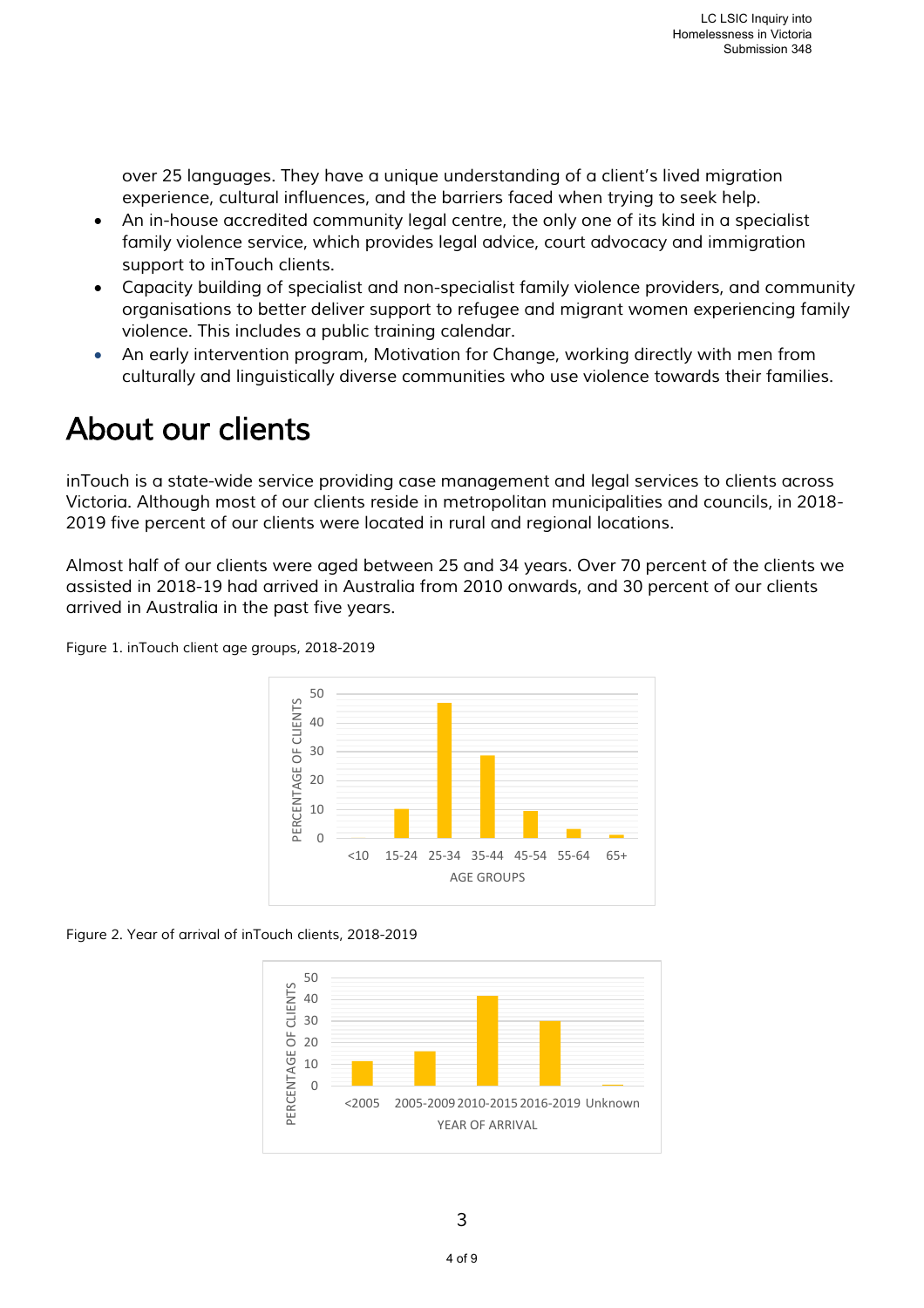*We estimate that approximately half of our clients are temporary visa holders or temporary residents. Clients who are temporary visa holders or temporary residents include those who are on spousal or partner visas, working visa holders, student visas, tourist or visitor visas, and bridging visas.* 

*Our statistics show that 36 percent of our clients receive no income at the time of presenting at our service. Only 25 percent of our clients have income from paid work, and approximately 29 percent of our clients receive some sort of a government allowance or payments (half of which receive parenting payments such as Family Tax Benefits). Only 10 percent of our clients are receiving Newstart allowance at the time of presenting at our service.* 

# *What are the issues?*

*Family violence is the leading cause of homelessness for our clients. Our clients experience homelessness either because they have been forced to leave the home due to the danger they face from the family violence, or because the perpetrator has been removed from the home, and the woman cannot maintain rental, mortgage, and other household payments on her own.* 

*Almost half of our clients at inTouch are women on temporary visas, including those on spousal visas, student visas, and working visas. Many of these women do not have relatives or a close network of friends who they can choose to stay with. Many women who have been in Australia for a short period of time share the social networks and families of their partner. For these women, finding somewhere to live after leaving family violence can be very challenging, and out of desperation and a lack of options, many women are choosing to remain in the abusive household. It is our experience that our clients will only leave the abusive relationship when things are extremely unsafe due to their lack of networks, and the real or perceived lack of housing options and support services that are available to them.* 

*When our clients become homeless, it can be for extended periods of time due to the barriers they face in the housing services sector as well as private rental sector. These barriers are determined by a number of factors, including their visa status, their migration status – with a large portion of our clients having arrived in Australia in the past five years and not having an extensive rental history – and also their employment and financial status. As mentioned earlier, a large number of our clients are on low or no income. These factors are contributing to the barriers our clients face at each stage of engagement with homelessness and housing services.* 

*When child protection services are involved, women are often given the choice to either have their children removed if they remain in the abusive situation, or the women are encouraged to leave the violent household and seek support from a housing service.* 

# *Gaps in the services sector: where to turn for stable, safe, and affordable housing?*

In this next section of our submission, we wish to highlight the barriers and the challenges that *our clients face from initial crisis support and accommodation, to being referred to housing services, and in seeking long-term housing.*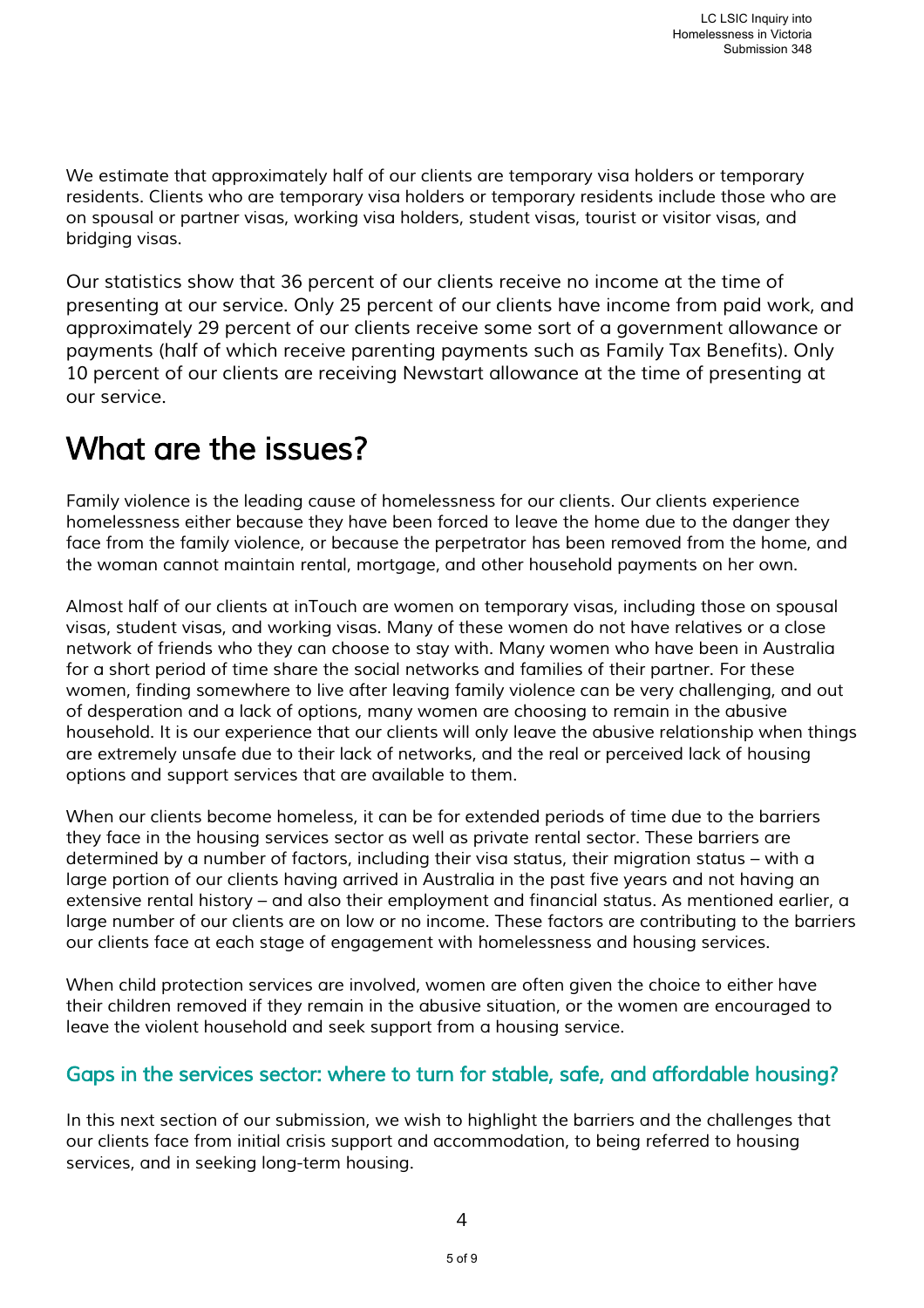# *Crisis support and accommodation*

*Our clients who are in critical or dangerous situations can access support through Safe Steps.* 

*Our case managers have however reported that refuges may be reluctant to take clients who have no income – such as temporary visa holders – as they won't have anywhere to leave to.*  Some of these clients may therefore be placed in motel accommodation instead. Whilst motel *accommodation is a viable option for those who require urgent safety, staying in a motel with multiple children is difficult for many of our clients. Many motels don't have cooking facilities and being in one room with multiple children can cause distress and other incidental problems.* 

*Our clients who are on student visas or working visas are anxious about being in a refuge as this can mean they need to breach the conditions of their visa in order to stay in the refuge. For example, students are often advised they can no longer attend their classes due to security risks – which are crucial conditions the refuge or women's shelter must make for the safety of the woman and everyone else in the refuge. Class attendance and adhering to the requirements of their course are conditions of the student visas however. This can therefore make women reluctant to seek assistance in a shelter.* 

*Other forms of transitional housing such as rooming houses or boarding rooms are another essential service provided to women who are in crisis and face homelessness. The state of many of these types of accommodation have been reported extensively by the housing support sector.<sup>7</sup>* In line with the views of many in the housing sector, our clients also report that some of these *types of emergency accommodation women are placed in are overcrowded, dirty, and many of our clients are fearful of their environments. The individual and fundamental needs of our clients in these environments may not be met – such as sufficient space for prayer and dietary requirements. These environments can incidentally cause distress and other problems for many of our clients.* 

#### *Case study*

*Jessie is an international student living and studying in Melbourne. Her boyfriend has been violent towards her and after many attempts, she has decided to leave him. A crisis service referred her to a women's refuge. She has been advised by the refuge that she can't attend her classes.* 

*Jessie decides not to stay in the refuge because she is worried about her visa. Her family back in her home country are paying her student fees and she is terrified of failing.* 

## *Working with housing services*

 $\overline{a}$ 

*Women who have been through crisis housing are then referred to homelessness services. These services provide assistance to the women to secure longer term housing. A designated housing* 

*<sup>7</sup> Northern and Western Homelessness Networks, A Crisis in Crisis: The appalling state of emergency accommodation in Melbourne's north and west, 2019, Melbourne.*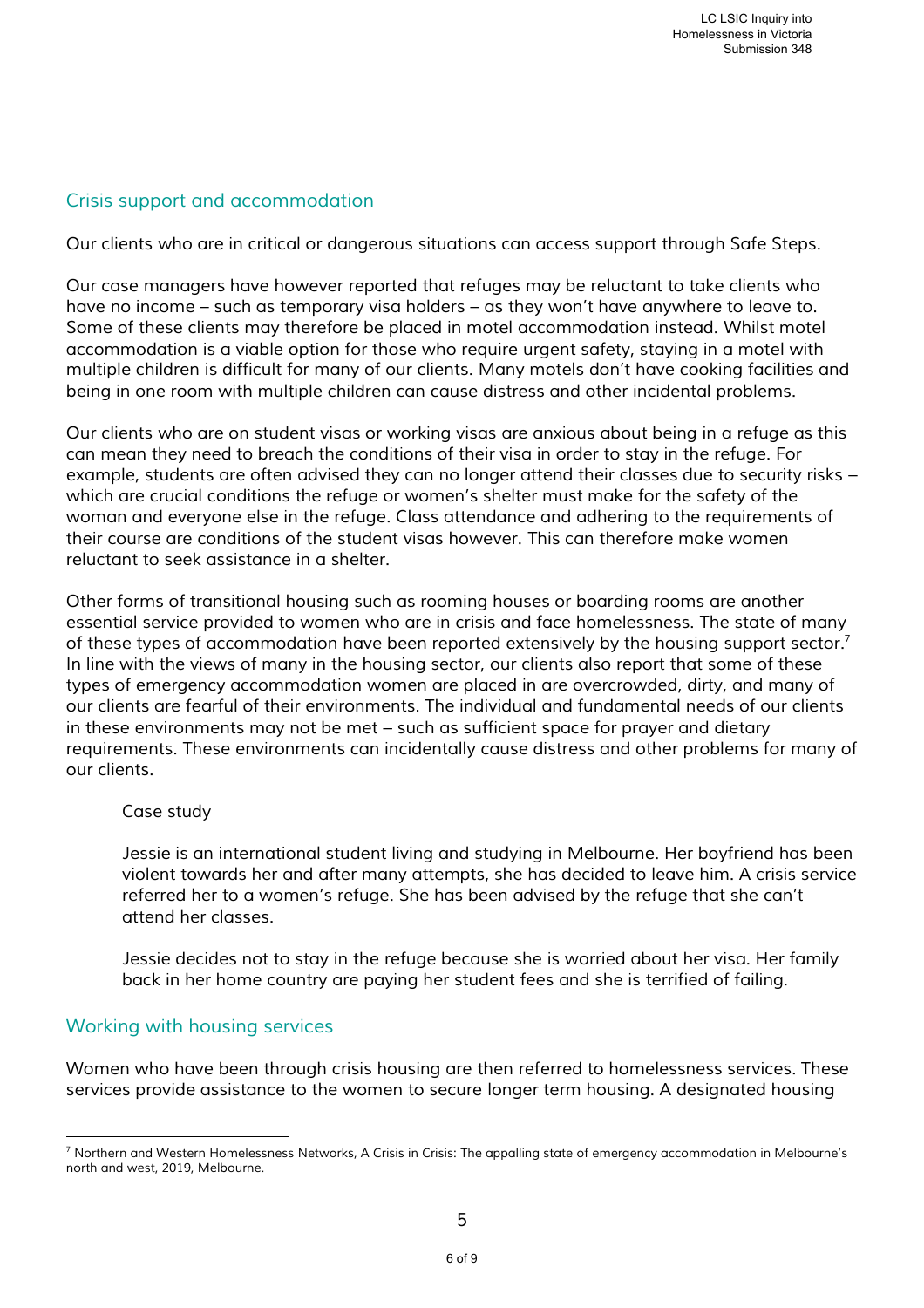*worker will assist the woman to ascertain her needs, and try to match her with any availability in the private, community or public housing sector.* 

*In most circumstances, the woman is expected to make financial contributions towards the cost of where she is living. This is another barrier for our clients. As discussed earlier, many of our clients receive no income and many are on temporary visas ineligible for Centrelink payments. Housing services are therefore unable to provide support or solutions to these clients.* 

*The experiences of those clients who do receive referrals and support to housing services are mixed. Whilst some find the experience helpful and empowering, many of our clients note significant difficulties through the process. For example, some of our clients feel that they are expected to accept any housing that is found for them. Some of our clients report that their housing support worker disengages with them if they refuse a housing option due to the location or other reason.* 

*Anecdotal information from our case managers and clients indicates that experiences with housing services depend considerably on the specific housing worker. Some housing workers are familiar with the barriers faced by migrant and refugee women who experience family violence. They are therefore proactive in their approach to working with our clients and to meet their specific needs.* 

## *Case study*

*Meryem is in Australia on a visitor visa. She has been here visiting her partner who had promised to sponsor her to stay. Her partner has been violent however, and one day out of fear Meryem left the home and was referred to crisis accommodation. After a few days in a women's shelter, Meryem was referred to multiple housing services. The services would not take on Meryem's case because she is not eligible for Centrelink and has no income.* 

## *Finding long-term accommodation*

*Our clients face considerable barriers to finding long-term accommodation. As discussed earlier, 30 percent of our clients have arrived in Australia in the past five years. They have spent a considerable if not most of this time with their ex-partner, and have very limited if any rental history. In addition, many of our clients are low/no income earners and are unemployed. These factors make our clients undesirable candidates for rental properties.* 

*A number of our clients have found places in share housing. Whilst this has been a viable and useful option for some of our clients, there can be complications for vulnerable clients. It can also be difficult for those who have children. Clients who are renting a room or a bed in a share house are frequently left off the lease agreement and the leaseholder may not want to officiate the agreement by signing any documentation that will assist our client to obtain rent assistance and support through the Flexible Support Packages. We have also had clients who have been exploited in these situations by the leaseholder, charging high rates of rent and in one particular case, our client was forced into servitude.*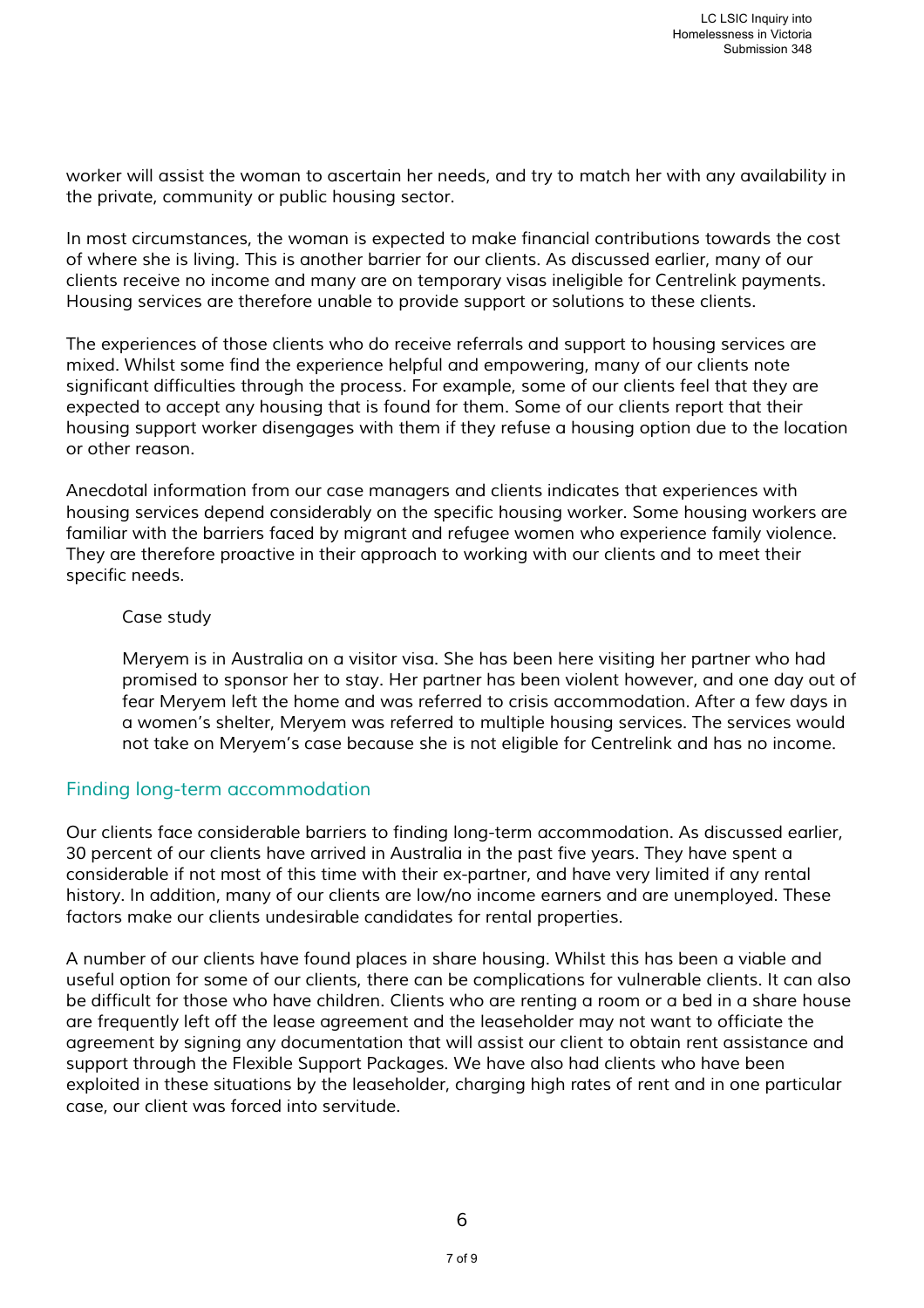*Public housing is a very attractive option for many of our clients. As well-known across Victoria, the waitlists for public housing are very long. Most of our case managers report that whilst applications that are submitted for women experiencing family violence are prioritised by the Department of Health and Human Services, women and families face significant wait times of over one to two years.* 

## *Case study*

*Mae is on a spousal visa in Australia and recently left her abusive husband (also her visa sponsor). She has been homeless since she left him and unable to secure any private rental accommodation. She works for a restaurant who will only pay her cash-in-hand. She hasn't lived in Australia previously and therefore has no housing or employment references. She has been advised by a private real estate agent that she would be unable to find a suitable rental property for her.* 

# *'Stuck' in transition*

*inTouch currently has a number of clients who have remained in motels or other transitional housing for extended periods of time. At the time of writing this submission, one client has been living in shared accommodation through a not-for-profit housing service for two years. Another client has very recently secured a private rental after staying in a motel room for one year with her six children. A third client has been living in shared accommodation through another not-forprofit organisation for eight months. Although this client is happy there, she is unable to have her children live with her and is seeking long term, affordable housing options.* 

# *Our recommendations*

*Our service calls on the implementation of a number of initiatives to alleviate the barriers that our clients face when they are seeking stable, long-term housing. Knowing that our clients in most cases will choose to stay in a dangerous and abusive situation rather than be homeless is incredibly concerning.* 

- *1. We echo the calls of our colleagues across the family violence and homelessness sectors*  for increased government funding and resourcing to ensure there is adequate emergency, *medium-term, and long-term housing for people who are homeless or at risk of homelessness.*
- *2. Women and children who are leaving situations of family violence require safety and stability. We believe more fit-for-purpose accommodation that can meet the needs of these clients is crucial.*
- *3. Urgent housing and support services are required for women who are on temporary visas. Many of these clients are ineligible for a range of support services including public health, social security and housing support, making them incredibly vulnerable.*
- *4. Specific and customised housing support and resources for migrant and refugee women experiencing family violence is required. inTouch's inLanguage, inCulture model means that we provide a culturally tailored approach to case management and advocacy for women from migrant and refugee backgrounds experiencing family violence. Offering and*